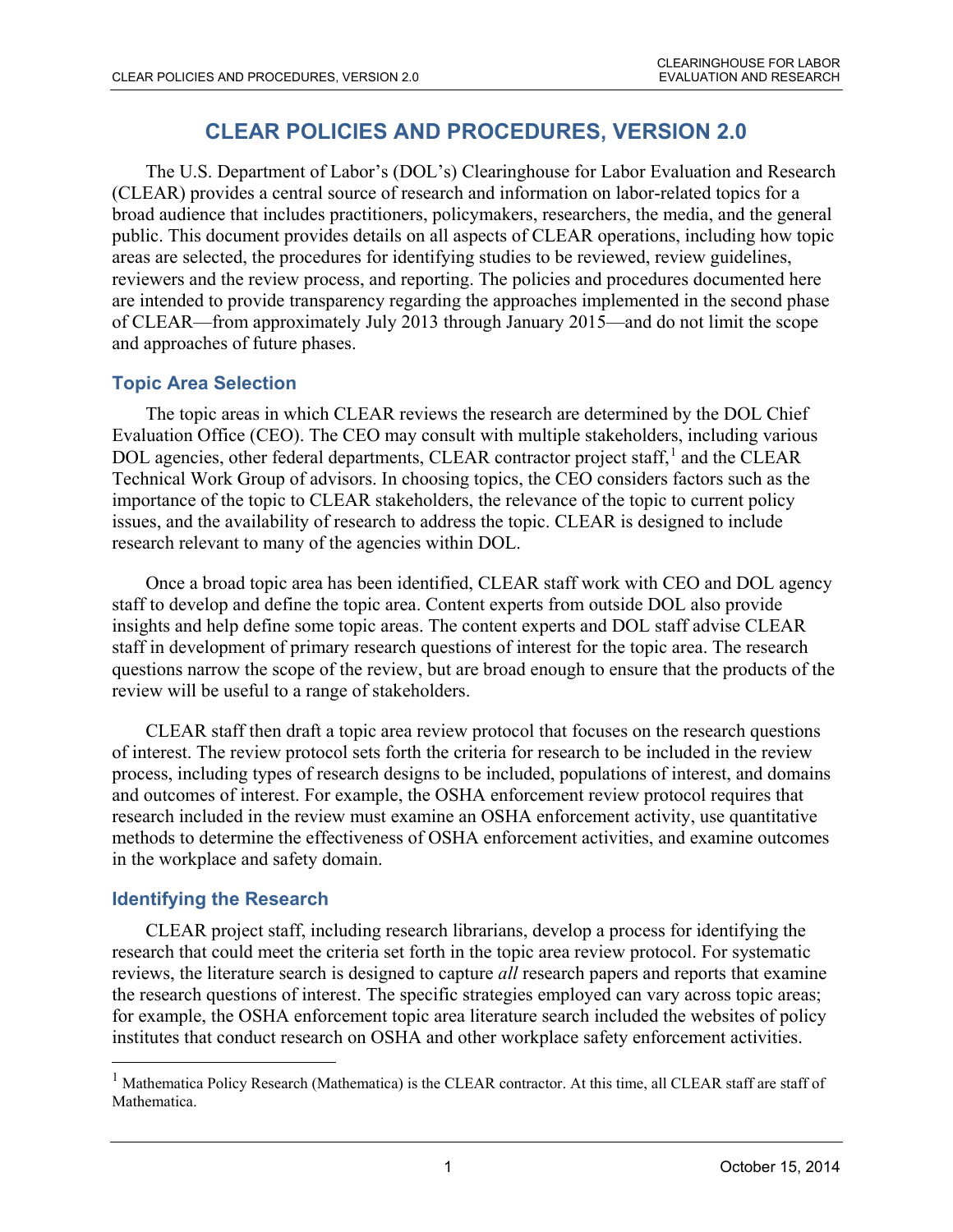Each topic area protocol describes the process CLEAR will use to search for research that might meet the criteria for that topic area. This includes specific search terms, date ranges, and databases to be queried. The content experts and DOL staff provide input on the search process.

Not all the research papers and reports that are identified through the literature search fit within the topic area as defined by the topic area review protocol. Therefore, the first step in the review process is to screen them out. For example, only about ten percent of the research papers and reports identified through a systematic literature search under the OSHA enforcement topic area met the criteria to be reviewed as defined by the topic area protocol. A trained screener performs a first pass through the search results and indicates which research may meet the criteria to be reviewed. Then, the Principal Investigator (PI) for the topic area examines those studies more thoroughly to determine whether they fit within the topic area protocol.

As part of the systematic review process, CLEAR searches other clearinghouses (such as What Works Clearinghouse, FindYouthInfo.org, and Self-Sufficiency Research Clearinghouse) to determine whether they have already conducted reviews of research in similar topic areas; if so, CLEAR uses the references from those reviews as a starting point for the literature search. If research that was reviewed by another clearinghouse fits the topic area criteria for CLEAR, CLEAR examines the review guidelines used in the review conducted by the other clearinghouse and whether the outcomes and study samples align with those of interest to CLEAR. If the review guidelines are the same as CLEAR's, CLEAR simply confirms the review from the other clearinghouse. If not, the research is subject to CLEAR's review process. A link to the relevant clearinghouse is provided on the CLEAR website for all topic areas in which there is overlap with another clearinghouse.

In future phases of CLEAR, DOL may decide not to conduct a systematic literature search for a topic area. For example, in some topic areas DOL may decide to review studies selected by an agency or expert panel. In such cases, the topic area protocol would describe the criteria for inclusion in the review process. Alternatively, DOL may decide to review studies of interest that do not fall within a topic area. For these "single studies," CLEAR would have a protocol that describes how the studies are identified, selected, and reviewed.

## **Review Types**

CLEAR uses a two-level approach for conducting reviews. All research that meets the criteria for inclusion under a topic area protocol receives a first-level review. This review focuses on basic information about the research question of interest, data and methods, and findings. It does not attempt to assess the quality of the research design or methods. The purpose of these reviews is to provide enough information about the research so that CLEAR users would be able to determine whether it was relevant for their purposes. CLEAR provides a link to each report that undergoes a first-level review so that users can easily find the original research.

Select studies also undergo a second-level review against CLEAR guidelines. This review is much more in-depth and covers aspects of the technical quality of the research design, data, methods, and findings. For causal research, this review results in a causal evidence rating, which summarizes the extent to which the estimated impacts can be attributed to the intervention or program being examined.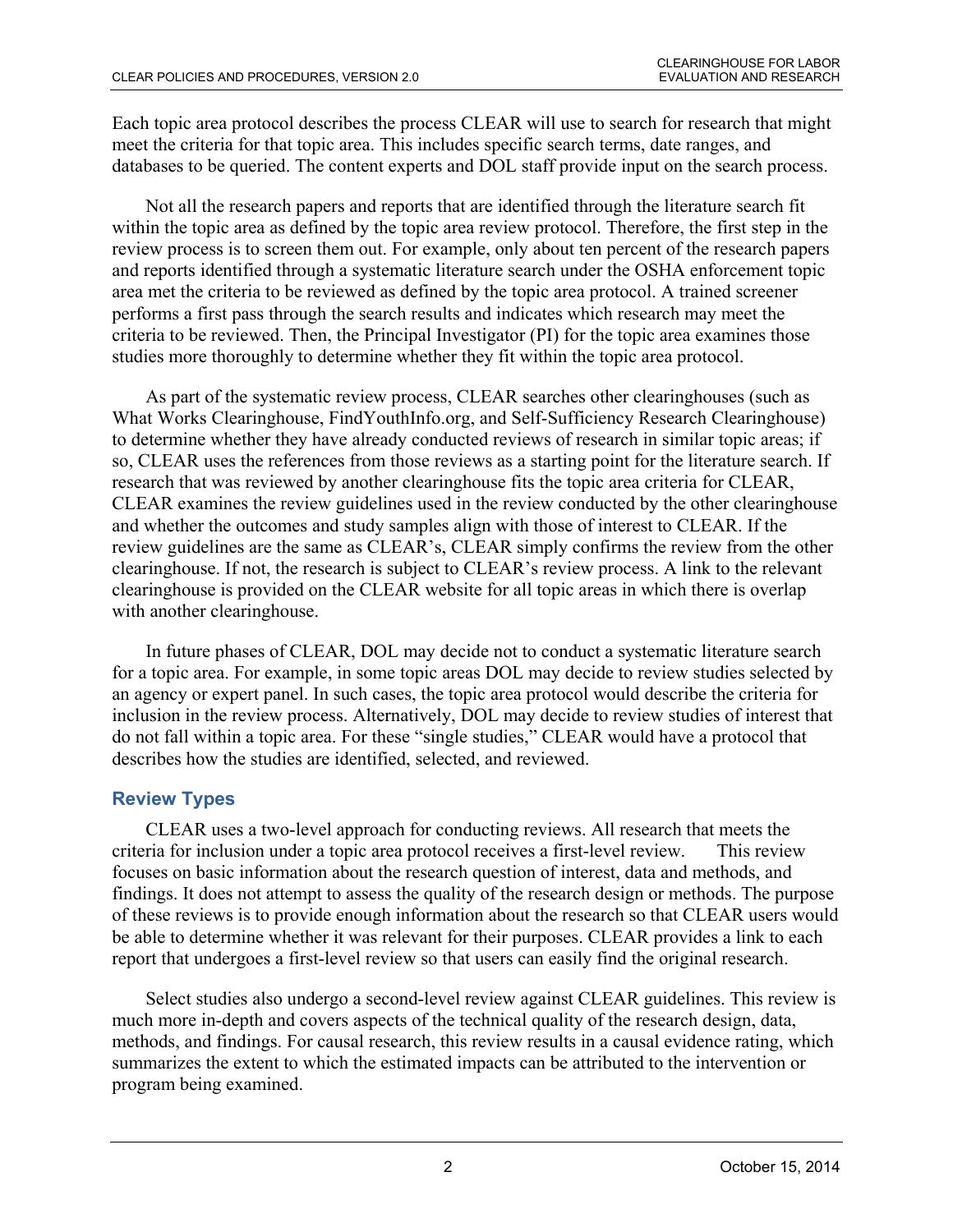Each topic area protocol describes the selection criteria for research that undergoes a second-level review. Typically, selected studies examine a research question that is particularly relevant for decisions about programs and policies. For example, in the Opportunities for Youth topic area, impact studies examining the effectiveness of non-school-based programs for economically disadvantaged youth were selected for second-level reviews. The implementation studies associated with these impact studies also received second-level reviews. Research on other types of programs received first-level reviews.

# **CLEAR Guidelines for Second-Level Reviews**

Comprehensive guidelines for second-level reviews are intended to promote quality and consistency, resulting in summaries of the research that provide clear and concise information about the purpose, context, and findings with enough information on the quality of the research and its limitations to properly interpret the findings. At this time, CLEAR has developed review guidelines for causal, implementation, and other descriptive studies. Causal studies are those that attempt to estimate the causal impact of a given program, policy, or intervention. Implementation studies examine in-depth the experiences of service providers and/or government agencies as they provide such programs. Descriptive studies encompass many other kinds of studies that use quantitative methods to describe some aspect of a program, policy, or intervention; these include cost-benefit analyses or descriptive statistics. Studies that use more than one type of analysis are reviewed using a combination of the relevant review guidelines. As CLEAR evolves, it may become relevant to distinguish additional categories for types of analysis that require a different approach to the review.

The review guidelines will be revised over time. They will be adjusted based on issues faced when implementing the guidelines as well as input from experts and others. In addition, as the science of research evolves, so will the guidelines. The CLEAR guidelines will be reviewed by an expert panel every three years. Topic area protocols report which version of the guidelines were used in the review for the topic area.

## Causal Research

In collaboration with DOL and a technical work group (TWG) of experts, CLEAR developed a set of causal evidence guidelines to use in reviewing nonexperimental research with causal designs. These causal designs include instrumental variables and various other regression analyses, including those with fixed or random effects (FE or RE) and difference-in-differences. In addition to nonexperimental designs, CLEAR assesses the quality of evidence for randomized controlled trials (RCTs) using an adaptation of the Institute for Education Science's What Works Clearinghouse (WWC) standards.

During CLEAR's pilot phase, the evidence guidelines underwent a continuous review and improvement process and were revised to reflect lessons learned as they were first implemented. Version 1.1 incorporated these revisions, as well as feedback from DOL and the TWG for CLEAR. It also incorporated additional examples of how to apply the guidelines, gleaned from reviews in the pilot phase. During CLEAR's second phase, evidence guidelines for evaluating the quality of causal evidence for studies with interrupted time series (ITS) designs were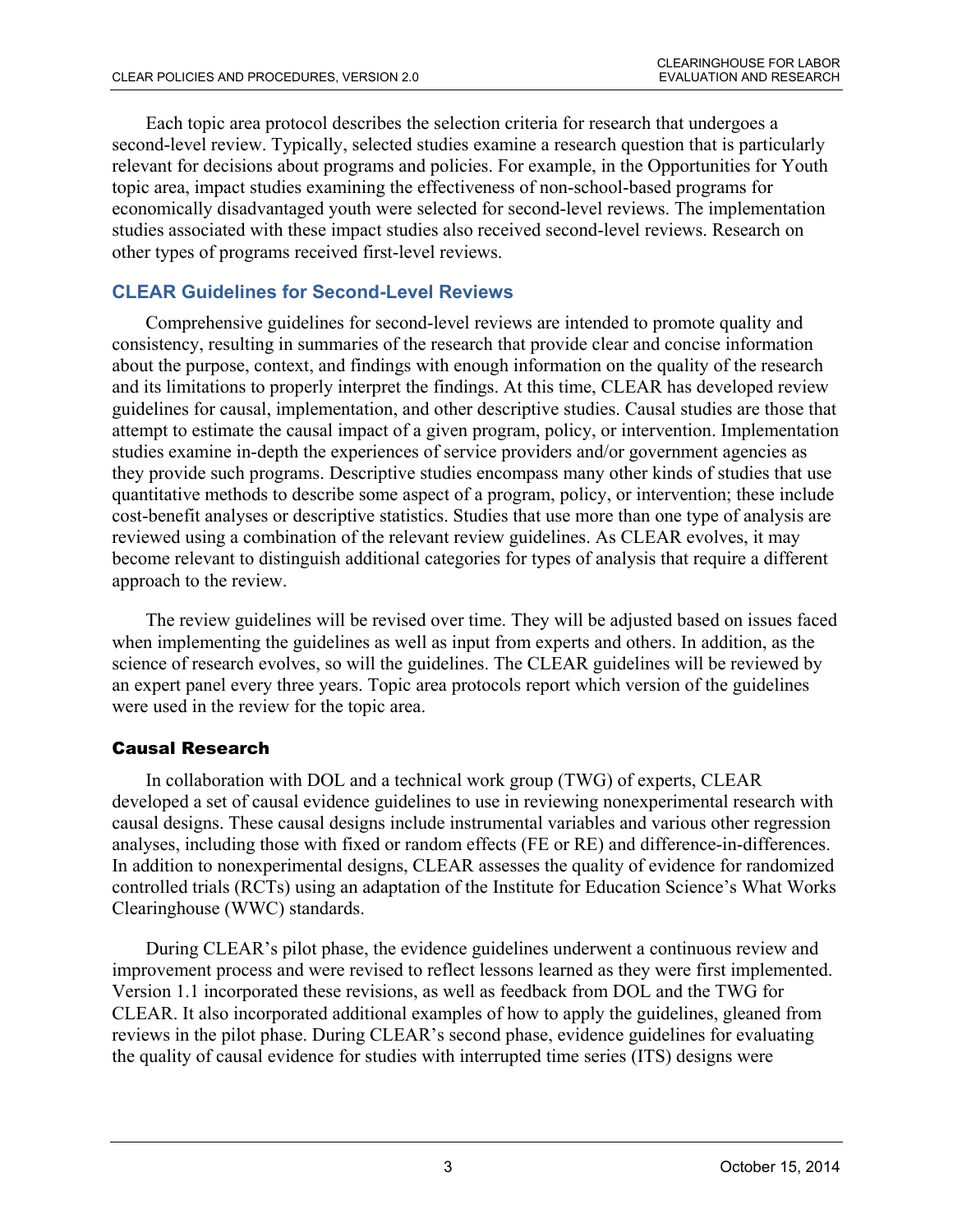developed in collaboration with two technical experts from the TWG for CLEAR. Version 2.0 incorporates these guidelines. $2$ 

CLEAR has three possible ratings to describe the strength of causal evidence presented in a given piece of research. Two types of studies can receive a rating of *high*, the highest evidence rating that CLEAR offers: (1) well-conducted RCTs that are determined to have low attrition and no other threats to study validity and (2) ITS designs with sufficient replication wherein the intervention condition is intentionally manipulated by the researcher.<sup>[3](#page-3-1)</sup> A high causal evidence rating means we are confident that the estimated effects are solely attributable to the intervention that was examined. RCTs and ITS designs that cannot be classified as providing high causal evidence can be evaluated against CLEAR evidence guidelines for nonexperimental designs. Research designs that meet these guidelines receive a *moderate* rating; this indicates there is evidence that the study establishes a causal relationship between the intervention being examined and the outcomes of interest, but there might be other factors that were not included in the analysis that also could affect the outcomes of interest. Research that does not meet the criteria for a high or moderate rating receives a *low* rating, which indicates that we cannot be confident that the estimated effects are attributable to the intervention being examined.

| Rating                      | <b>What it means</b>                                                                                                                                                                                                                                                                                                                                                                                                                     |
|-----------------------------|------------------------------------------------------------------------------------------------------------------------------------------------------------------------------------------------------------------------------------------------------------------------------------------------------------------------------------------------------------------------------------------------------------------------------------------|
| High causal evidence        | There is strong evidence that the estimated effects are solely attributable to the program or<br>policy being examined. This rating can apply only to RCTs and ITS designs.                                                                                                                                                                                                                                                              |
| Moderate causal<br>evidence | There is moderate evidence that the estimated effects are attributable at least in part to the<br>program or policy being examined. However, there may be other factors that were not<br>accounted for and that might also have contributed to the estimated effects. This rating can<br>apply to nonexperimental designs. It can also apply to RCTs and ITS designs that do not<br>meet the criteria for a high causal evidence rating. |
| Low causal evidence         | There is little evidence that the estimated effects are attributable solely to the intervention;<br>other factors are likely to have contributed. This rating applies to all designs that do not<br>meet the criteria for high or moderate causal evidence ratings.                                                                                                                                                                      |

#### Table 1. Summary of Causal Evidence Ratings

 $\overline{a}$ 

<span id="page-3-0"></span> $2$  Regression discontinuity designs are not currently included in the causal evidence guidelines because there has not been a need for guidelines for these designs thus far. However, CLEAR will develop such guidelines in future phases of the project as necessary.

<span id="page-3-1"></span> $3$  Research has shown that ITS designs can provide strong causal evidence (see Shadish, W., Cook, T., & Campbell, D. (2002). Quasi-experiments: Interrupted time-series designs. In *Experimental and Quasi-Experimental Designs for General Causal Inference*. Boston: Houghton Mifflin Company, 171–206). In addition, ITS designs can be seen as a hybrid of single-case and regression discontinuity designs, which have both been judged by experts to provide strong causal evidence when well executed (see *WWC Procedures and Standards Handbook, Version 3.0*, available a[t http://ies.ed.gov/ncee/wwc/documentsum.aspx?sid=19\)](http://ies.ed.gov/ncee/wwc/documentsum.aspx?sid=19). Note, however, that CLEAR leadership anticipates that ITS designs in topic areas of interest to CLEAR will rarely be strong enough to receive a high causal evidence rating.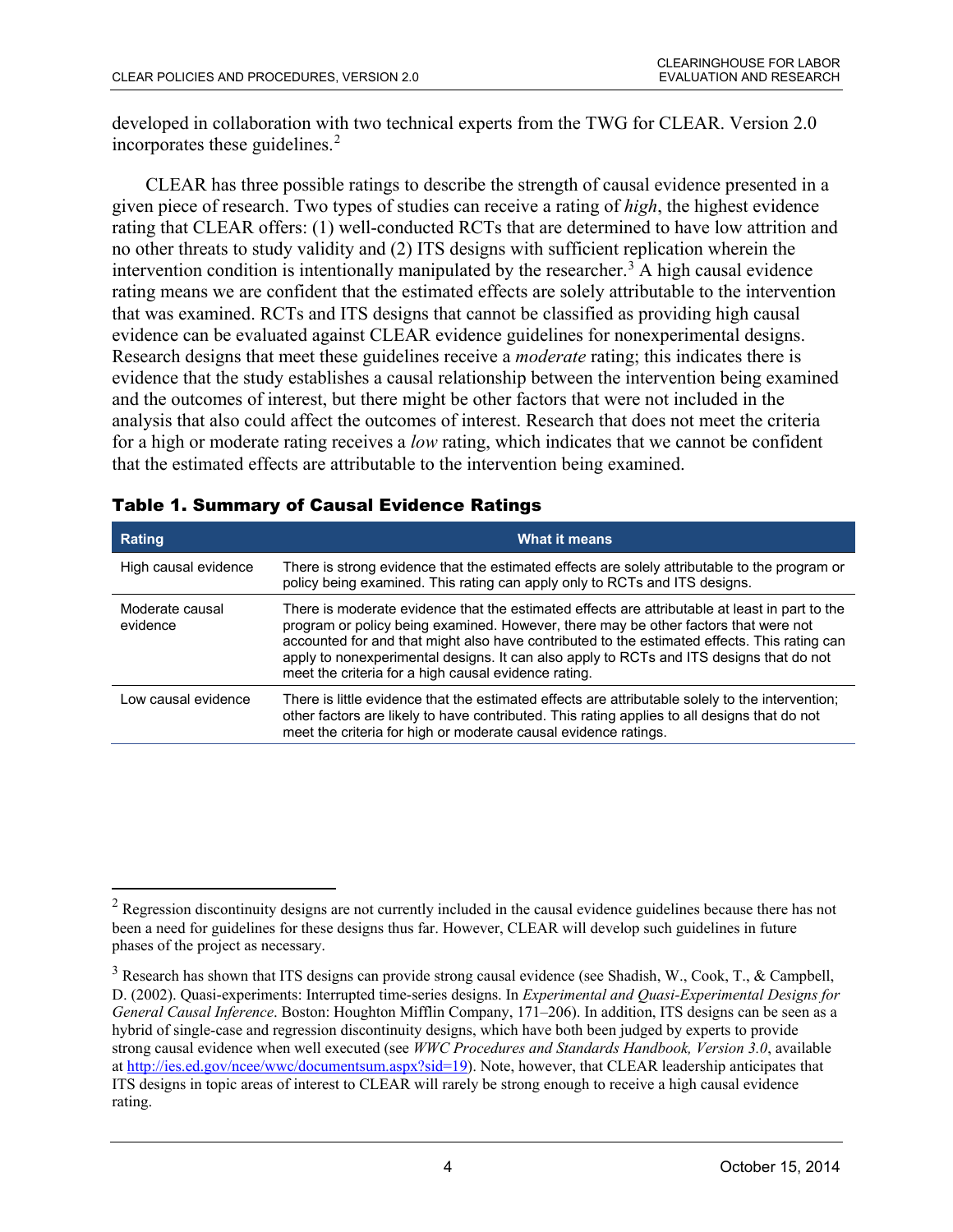The full set of CLEAR causal evidence guidelines can be found at [http://clear.dol.gov.](http://clear.dol.gov/)

CLEAR causal evidence ratings refer only to the quality of *causal* evidence of a given research design and not to the overall quality of the research. In some cases, authors may use innovative quantitative methods that would nevertheless receive a low causal evidence rating because of the study's data limitations or some other factor outside the authors' control. In addition, some studies may provide interesting and important descriptive evidence, which is not factored into the CLEAR causal evidence rating. These aspects of the studies will be discussed in CLEAR study profiles—which are produced for all second-level reviews—but are not factored into the causal evidence rating itself.

### Implementation Research

Guidelines for implementation research are used for reports that describe the implementation process of a program or policy, or that measure implementation inputs and outputs to assess the quality and fidelity of implementation of a planned program. The guidelines present a checklist for quality issues related to the research design, sample, data collection, data analysis, and findings. The implementation research guidelines were developed and synthesized from several sources on assessing research evidence in qualitative and implementation studies. The guidelines were reviewed by CLEAR project senior staff, two outside implementation research experts, and DOL staff.

CLEAR does not use a rating system for implementation research, nor is there a minimum bar of quality or rigor that the research must meet. The purpose of the review of technical qualities is to ensure that the findings reported in the research are accurate and appropriate for the design. The criteria for technical adequacy help identify the strengths of the research and important limitations. This information is used in the CLEAR profile (in the section for "Considerations for Interpreting the Study's Results"). In some cases, these considerations may be well-aligned with the limitations reported by the authors; for others, the considerations noted in the CLEAR summary may be different or more comprehensive than those of the authors.

### Quantitative Descriptive Research

Guidelines for quantitative descriptive research are used for reports that employ statistical techniques and other quantitative approaches but do not attempt to assess the causal impact of a program or policy. The guidelines describe the characteristics that reviewers assess related to design, data collection, data quality, study sample, analysis methods, and findings. The guidelines were dev eloped and synthesized from several sources related to assessing descriptive research. The guidelines were reviewed by CLEAR project senior staff, two outside experts, and DOL staff.

CLEAR does not use a rating system for descriptive research, nor is there a minimum bar of quality or rigor that the research must meet. Similar to the reviews of implementation research, the purpose of the review of technical qualities is to ensure that the findings reported in the research are accurate and appropriate for the design. The use of the guidelines and the reporting on the technical strengths and limitations is the same as for implementation studies (as described in the section immediately above).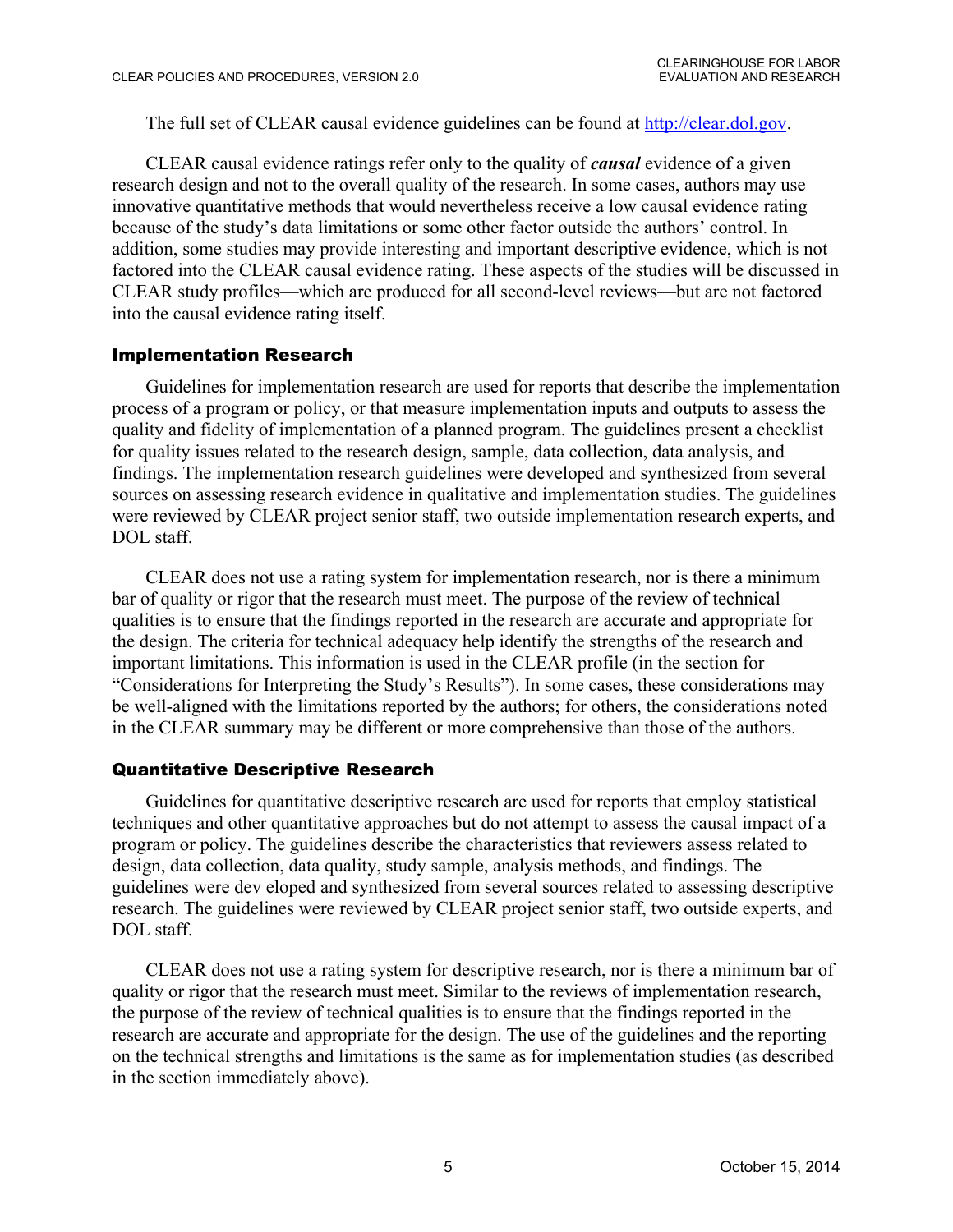#### **Reviewers and the Review Process**

 $\overline{a}$ 

CLEAR reviewers must attend a training session and demonstrate that they can apply the CLEAR guidelines with fidelity. In addition to the general training on review guidelines, senior CLEAR staff conduct mini-trainings specific to each new topic area. These mini-trainings focus on the aspects of the topic area protocol that are relevant to applying the CLEAR guidelines (e.g., required control variables for nonexperimental designs).[4](#page-5-0)

For first-level reviews of all types of research, a trained reviewer uses an abbreviated study review guide to systematically capture information about the research question of interest, design, setting, data, methods, and key findings. A quality assurance reviewer confirms the information contained in the study review guide is accurate.

For second-level reviews of all types of research, a trained reviewer reads each report that meets topic area criteria in detail; applies the full set of relevant review guidelines; and documents all aspects of the review in a comprehensive study review guide. In addition to the fields contained in the abbreviated study review guide, the comprehensive guide contains an assessment of the technical aspects of the research and considerations for interpreting the findings. If the research does not have a causal design, and thus a causal evidence rating is not assigned, the comprehensive study review guide undergoes a quality assurance review by a senior CLEAR staff member to confirm that the information contained in it is accurate and verifiable.

However, second-level reviews of causal research undergo additional scrutiny to ensure the accuracy of the assigned causal evidence rating. If the first reviewer assesses the quality of causal evidence as *high* or *moderate*, a second reviewer also reviews the study to confirm such a rating is warranted. Any discrepancies between the two reviewers' ratings are resolved by the topic area PI and/or the content expert as needed to determine a final rating. If the first reviewer assigns a rating of *low*, the topic area PI examines the comprehensive study review guide and confirms that the rating is appropriate.

When a report containing causal research does not contain sufficient information to determine its causal evidence rating, CLEAR may contact the study authors to gather this information; whether this step is undertaken depends on the age of the study and the quantity of information that would need to be gathered (so as not to overly burden study authors). Authors receive a minimum of two weeks to respond, and reasonable requests for extensions are granted. If the information is provided by the authors, it is incorporated into the review and factors into the causal evidence rating. If the authors do not provide the relevant information, or do not respond to the author query or follow-up communications within one week, the design is given the highest rating that can be determined with the information available in the report.

<span id="page-5-0"></span><sup>&</sup>lt;sup>4</sup> There are no specific degree requirements for CLEAR reviewers, although some graduate-level training on statistical methods is recommended for reviews of causal studies.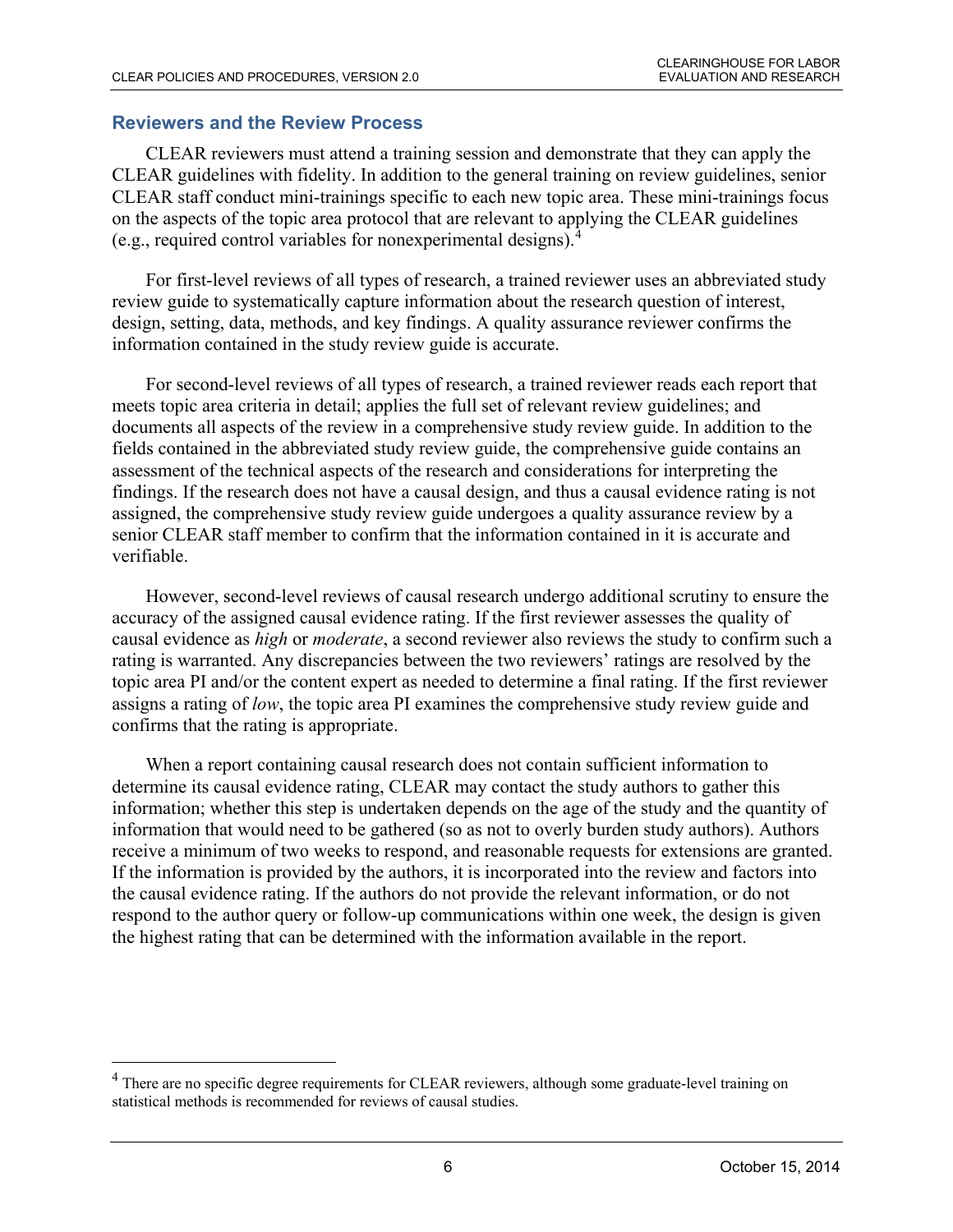Future phases of CLEAR may use reviewers who are not staff of the CLEAR project.<sup>[5](#page-6-0)</sup> For example, reviewers maybe be trained and certified through a web-based system. Certified reviewers would then apply the CLEAR review guidelines to conduct reviews and submit review materials. These submissions would lead to CLEAR publications, subject to a quality review process.

CLEAR has an appeals process whereby authors and other interested parties can submit an online query or request for re-review and provide any additional information that could be relevant. If a re-review is needed, the request will trigger an independent review conducted by a trained reviewer who was not involved in the initial review.

# **CLEAR Website and Reporting**

 $\overline{a}$ 

CLEAR maintains a website[—http://clear.dol.gov—](http://clear.dol.gov/)to disseminate the results of topic area reviews. CLEAR produces four products:

- 1. **Research database.** Citations for all eligible studies identified through the literature search for a given topic area appear on the website in a searchable research database. Each citation is accompanied by an indication of the research design, the relevant topic area protocol, and the causal evidence rating (if applicable).
- 2. **Highlights.** For all citations in the CLEAR database, first-level reviews result in *highlights*—a set of bulleted items that capture the main features of the research: the research question of interest, description of the program or intervention studied, research methods, and key findings.
- 3. **Profiles.** For research that undergoes a second-level review—typically research that is particularly relevant for decisions about programs and policies—CLEAR produces *profiles* that provide more detailed information. The profile begins with a highlights section (described above). The second section describes the features of the program, including the target population and the implementation sites, if applicable. The third section describes the features of the study, data sources, methods used, and outcomes studied. The fourth section describes findings of the study. The fifth section provides considerations for interpreting the findings, such as features of the study design or implementation that could influence the interpretation of the results. For causal research, the final section of the profile explains the causal evidence rating and contains critical information about the quality of causal evidence presented.
- 4. **Synthesis pieces.** CLEAR develops a variety of synthesis pieces to meet the needs of CLEAR users. For example, a synthesis piece could draw on causal evidence reviews to summarize the evidence for policies and programs that improve specific outcomes. It could also point out gaps in the existing literature. Another type of synthesis piece could weave together the findings from causal and non-causal literature to provide a comprehensive view of the existing research. Synthesis pieces are developed in consultation with content experts and/or DOL agency staff.

<span id="page-6-0"></span><sup>&</sup>lt;sup>5</sup> To date, reviewers are CLEAR project staff at Mathematica. CLEAR reviews of studies conducted by Mathematica receive a further review by an independent subcontractor who is not an employee of Mathematica.